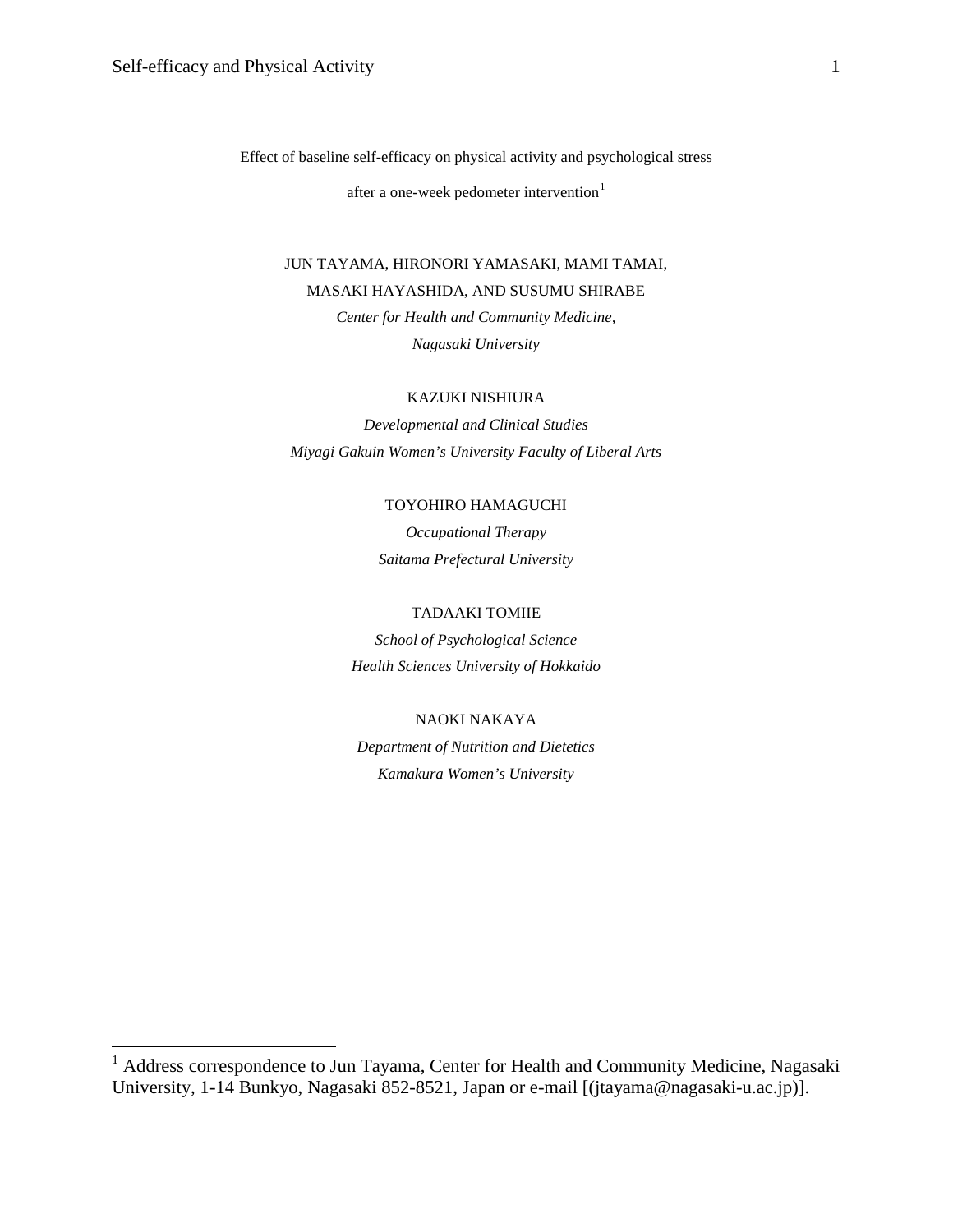*Summary*.—Physical activity and psychological stress were hypothesized to improve more in participants with high self-efficacy than in those with low and medium self-efficacy after a one-week intervention. 39 female university students participates. The intervention had two steps: a lecture on self-monitoring and goal setting (160 min.) and a one-wk. pedometer intervention. Analyses were conducted on tertile groups according to self-efficacy at baseline. Pedometer step counts were higher in the high self-efficacy group than in the low self-efficacy group after intervention. Helplessness decreased time dependently after intervention only in the low-self-efficacy group. Because physical activity improved more in the high self-efficacy group after a one-week intervention, one hypothesis was supported.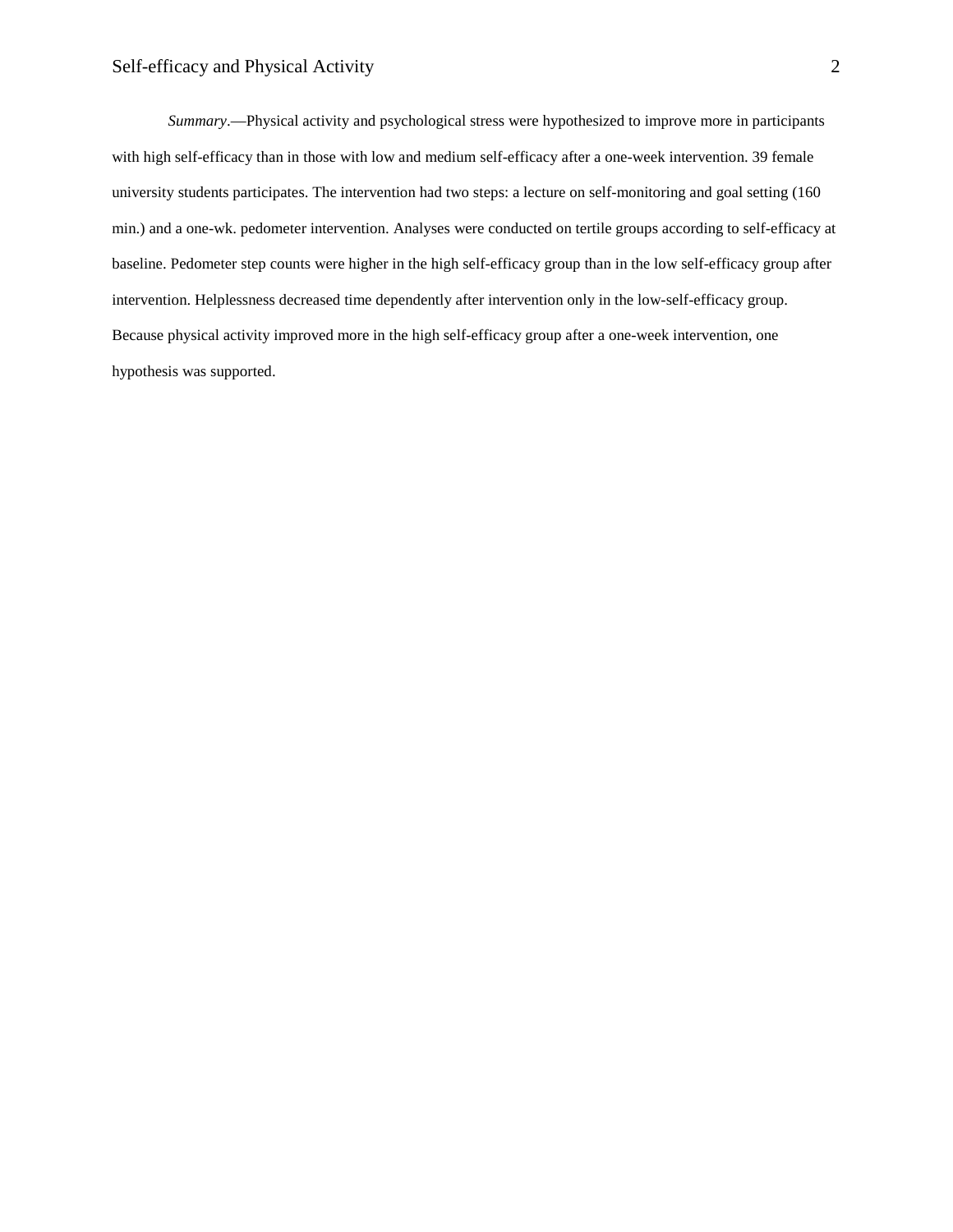In Japan, the prevalence of overweight and obesity is gradually increasing among young people (e.g., Sun, Sekine, & Kagamimori, 2009). As a result, health education for young people has been increased (e.g., Baba, Koketsu, Nagashima, & Inasaka, 2009). Because low physical activity plays a key role in the development of obesity, interventions intended to increase physical activity are currently emerging as important intervention methods for young people and adults (Lewis, Smith, Wallace, Williams, Bild, &Jacobs, 1997).

It is known that some specific psycho-behavioral factors relate to obesity or overweight (Orii, Kumano,Munakata, & Fukudo, 2005;Saito, Kimura, Tashima, Takao, Nakagawa, Baba, *et al*., 2009).Others are related to general physical health, including physical activity (Marcus, Bock, Pinto, Forsyth, Roberts, &Traficante, 1998;Pinto, Lynn, Marcus, DePue,&Goldstein,2001). Interventions aimed at increasing physical activity have thus far been performed to modify cognition (Dunn, Marcus, Kampert, Garcia, Kohl, & Blair, 1997), knowledge (Parcel, Simons-Morton, O'Hara, Baranowski,&Wilson,1989), self-concept (Schneider, Dunton,&Coope, 2008), selfefficacy(Calfas, Sallis, Oldenburg, & French, 1997), social support (Luepker, Perry,McKinlay, Nader, Parcel, Stone,et al., 1996), and psychological stress (Warschburger, Fromme, Petermann, Wojtalla,&Oepen, 2001). The relationship between self-efficacyand physical activity is particularly well documented (Rodgers &Gauvin, 1998; Delahanty, Conroy,& Nathan, 2006). After an intervention increases physical activity, self-efficacy increases (Calfas,*et al.*, 1997).

It is well known that interventions that include self-monitoring increase physical activity (Nichols, Wellman, Caparosa, Sallis, Calfas,&Rowe,2000; Miller, Trost, & Brown, 2002; Arai, Kiuchi, Nakamura, & Urai, 2005; Aittasalo, Miilunpalo, Kukkonen-Harjula, & Pasanen, 2006; Adachi, Sato, Yamatsu, Ito, Adachi,&Yamagami, 2007). Interventions using self-monitoring methods have been coalescing into a style of cognitive behavioral strategy (Nichols, *et al*., 2000; Cumming & Hall, 2004; Arai, *et al*., 2005; Raedeke, Focht, & King, 2010). Recently, pedometers have become popular tools for increasing physical activity (Tudor-Locke, Ainsworth, Thompson, & Matthews, 2002; Le Maurier&Tudor-Locke, 2003; Baker, Gray, Wright, Fitzsimons, Nimmo, Lowry, & Mutrie, 2008). It is known that even a short pedometer intervention increases physical activity within one week (Spence, Burgess, Rodgers, & Murray, 2009).

The goal-setting method is one form of behavior therapy and promotes the effect of self-monitoring (Kazdin, 1974; Maag, Rutherford, & DiGangi, 1992). Previous studies show that pedometer intervention with a step goal increased physical activity (Bravata, Smith-Spangler, Sundaram, & Gienger, 2007). Pedometer interventions without a step goal resulted in no significant improvement in physical activity, in contrast with increases of more than 2,000 steps per day with the use of a 10,000-step-per-day goal (Ransdell, Robertson, Ornes, & Moyer-Mileur, 2004; Ornes, Ransdell, Robertson, Trunnell, & Moyer-Mileur, 2005).

Users of pedometers not only increase their step counts but also improve psychological variables. For example, pedometer intervention has increased self-efficacy (Raedeke, *et al*., 2010). Moreover, it is known that pedometer interventions improve mood and emotion (Ekkekakis, Hall, VanLanduyt, & Petruzzello, 2000; Haines, Davis, Rancour, Robinson, Neel-Wilson, & Wagner, 2007; Baker, *et al*., 2008), and quality of life (Murphy, Neville, Neville, Biddle, & Hardman, 2002). Even as a single exercise, pedometer intervention is known to decrease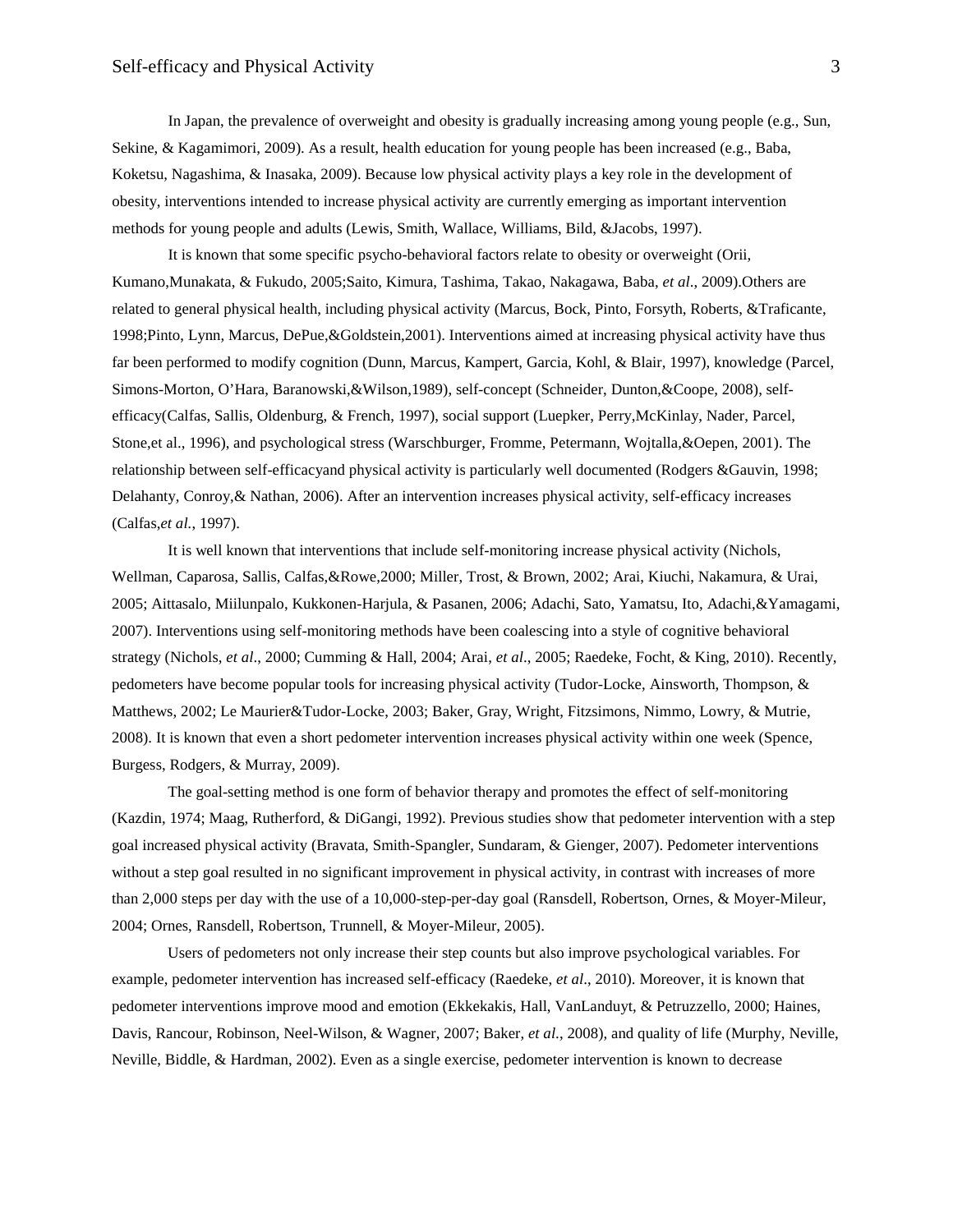depression and anxiety (Tate &Petruzzello, 1995; McAuley, Mihalko, & Bane, 1996; Scully, Kremer, Meade, Graham, & Dudgeon, 1998).

Previous studies found that baseline self-efficacy affected change between pre- and post-intervention step counts after a 16-week exercise program (D'Alonzo, Stevenson, & Davis, 2004). However, the effects of baseline self-efficacy on step counts after a one-week intervention using a pedometer are unknown. Furthermore, it is unknown whether baseline self-efficacy affects psychological stress after a pedometer intervention. The purpose of this study was to investigate the effect of self-efficacy on physical activity and psychological stress after a one-week pedometer intervention. It was hypothesized that step counts and psychological stress would improve more in a group with high self-efficacy compared to groups with low and medium self-efficacy after a one-week pedometer intervention.

### Method

## *Participants*

Female college students (*N*=45) were recruited into this study. Six subjects dropped out during the intervention for personal reasons. Data were analyzed for 39 participants. The mean age was 20.3 yr. (*SD*=0.7, range= 19–22). They had neither symptoms nor history of major diseases. Informed consent was obtained from all subjects. This study was approved by the Ethics Committee of Nagasaki University. *Intervention*

The pedometer intervention was carried out in two steps. First there was a lecture about cognitive and behavioral strategies including self-monitoring and goal setting (160 min.) (Table 1). Then, all participants initiated self-monitoring of step counts for one week. All participants set their goals at more than 10,000 steps per day during the intervention period (Table 1) .

## *Protocol and Measurements*

Experimental protocols were applied in the baseline, intervention, and post-intervention periods (one week each). A psychological assessment was performed to examine self-efficacy (Narita, Shimonaka, Nakazato, Kawaai, Sato, & Osada, 1995) and psychological stress (Suzuki, Shimada, Miura, Katayanagi, Umano, & Sakano, 1997). The self-efficacy scale consisted of 23 items. Self-efficacy scale scores ranged from 23 (low self-efficacy) to 115 (high self-efficacy). The psychological stress scale included subscales of depression-anxiety, irritability-anger, and helplessness. The subscales each have six items. Each subscale had scores ranging from 0 (low stress response) to 18 (high stress response).

Daily physical activities were measured using a uniaxial accelerometer [Life-Corder (LC), Suzuken Co., Nagoya, Japan] as described in previous studies (Kumahara, Schutz, Ayabe, &Yoshioka, 2004; Iemitsu, Maeda, Otsuki, Sugawara, Tanabe, Jesmin, *et al*., 2006). Step counts were continuously assessed. Exercise volume and total energy expenditure were measured using the LC for 21 days, except for times when participants were sleeping and bathing. The LC was set to blind the values of each physical activity during the baseline and post-intervention. *Statistical Analyses*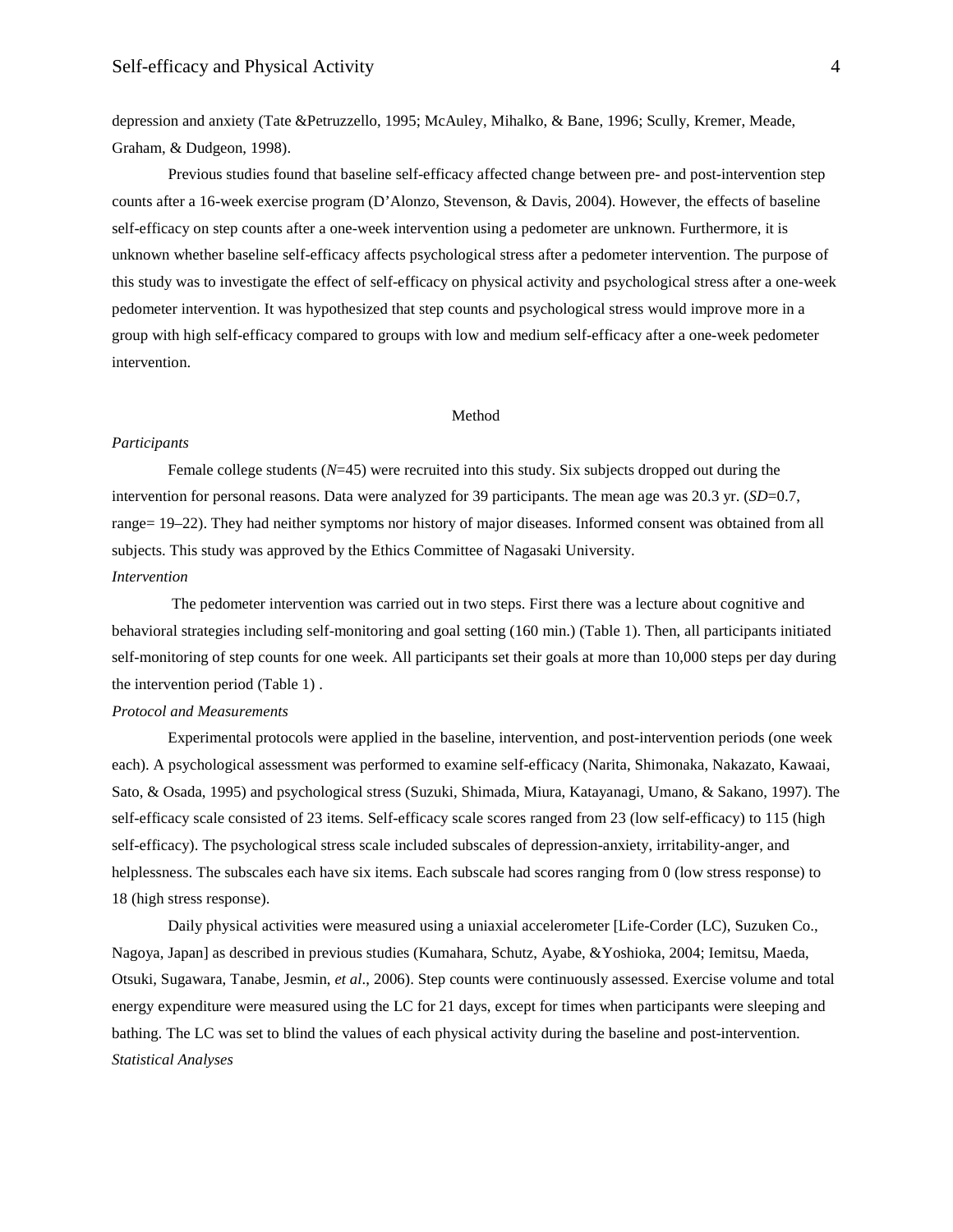Data analyses were conducted after dividing the subjects into tertile groups according to self-efficacy at baseline: the High self-efficacy (SE) group, Medium SE group, and Low SE group. The ranges for the tertiles were as follows: Low SE group, 46-63 points (*n*=13); Medium SE group, 64-70 points (*n*=13); High SE group, 72-86 points (*n*=13). Differences in means between the High SE group, Medium SE group, and Low SE group were compared by repeated two-way analysis of variance (ANOVA).The Mann-Whitney U test was used to compare the two groups at specific time points. The paired *t* test and Wilcoxon's signed rank test were used to detect significant changes within the same group. Probability (*p)* values of less than .05 were considered significant.

#### Results

Table 2 shows the clinical characteristics of the studied subjects. The Low SE group had a significantly lower mean self-efficacy score than the Medium SE group ( $p = .0001$ ). The High SE group had a significantly higher mean self-efficacy score than the Low SE group (*p* = .0001) and Medium SE group (*p* = .0001). Other variables did not differ between the groups (Table 2).

## *Physical Activity*

There was a significant group-by-period interaction for step counts (two-way ANOVA,  $F_{2,36}=3.11$ ,  $p=.05$ ,  $\eta^2$ =.12) and exercise volume (two-way ANOVA,  $F_{2,36}$ =3.90,  $p$ =.03,  $\eta^2$ =.16)(Table 3). No significant group-byperiod interaction was indicated for total energy expenditure. Step count was higher in the High SE group than in the Low SE group during the post-intervention period. Non-significantly higher step count in the High SE group compared to the Medium SE group was observed during the post-intervention period (Table 3).

In all study subjects, physical activity was not greater during the post-intervention period than during the baseline (Table 3). In the Low SE group, step count and exercise volume increased after intervention. In the Medium SE group, physical activity did not increase after intervention. Similarly, in the High SE group, physical activity did not differ between the baseline and post-intervention periods.

#### *Psychological Measures*

There was a significant group-by-period interaction in the total scores for stress response (two-way ANOVA,  $F_{2,36}=4.07$ ,  $p=.03$ ,  $\eta^2=.17$ ), irritability-anger (two-way ANOVA,  $F_{2,36}=3.90$ ,  $p=.05$ ,  $\eta^2=.15$ ), and helplessness (two-way ANOVA,  $F_{2,36}$ = 3.87,  $p = .03$ ,  $\eta^2$ = 15)(Table 4). No significant group-by-period interaction was observed for depression-anxiety. A period effect was detected for helplessness (two-way ANOVA,  $F_{2,36}=6.44$ ,  $p = .01$ ,  $\eta^2 = .12$ ). The Mann-Whitney *U* test was used to compare the two groups during the post-intervention period; significant differences were not detected between the groups (Table 4).

The total score for psychological stress increased in the post-intervention period compared with the baseline period in the Medium SE group ( $p = .01$ ). In the other groups, the total score for psychological stress did not differ between periods. In the Medium SE group, depression-anxiety during the post-intervention period was higher than during the baseline period ( $p = .05$ ). Irritability-anger increased during the post-intervention period compared with the baseline period in the Medium SE group (*p* = .005). In the other groups, irritability-anger did not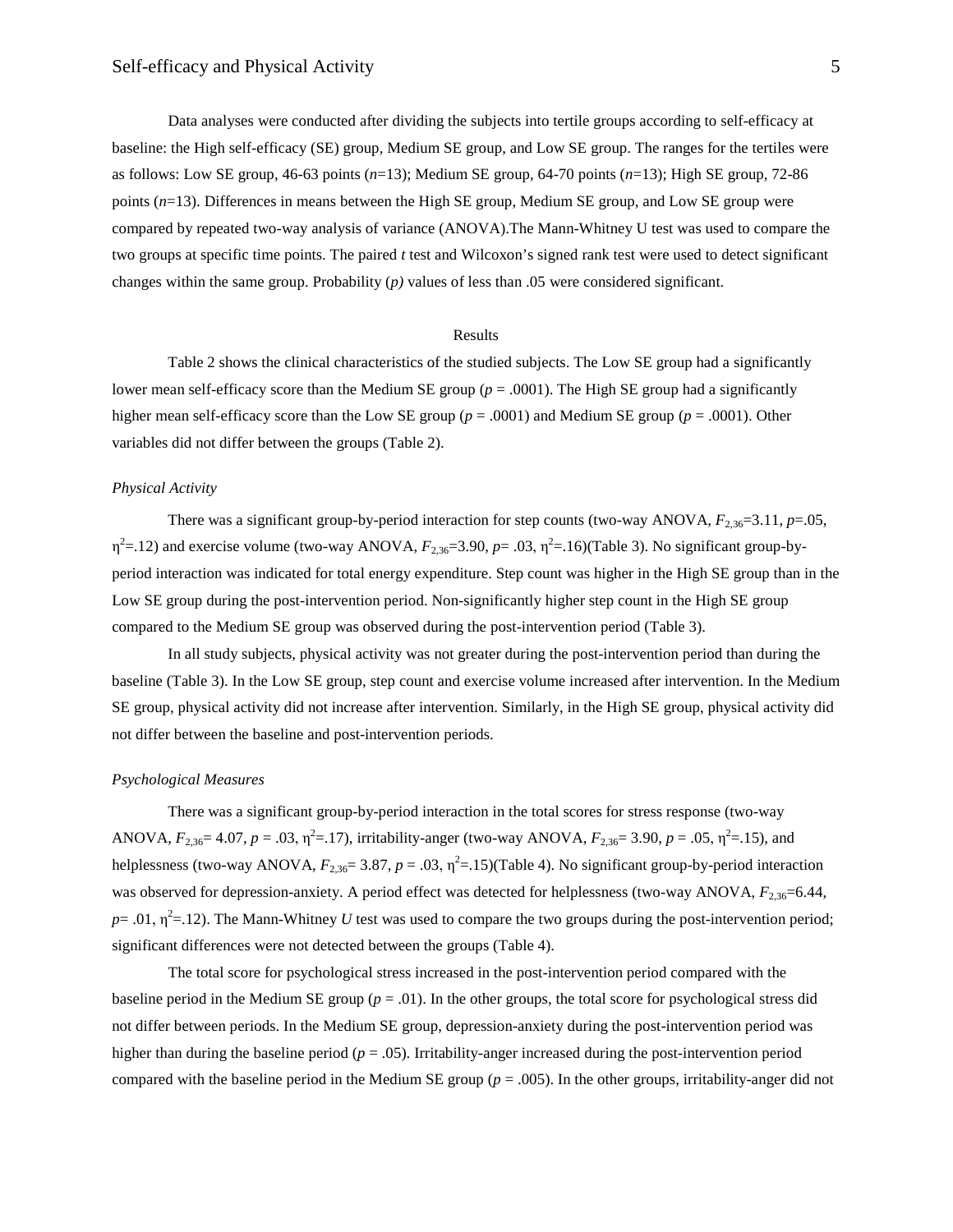differ between periods. Helplessness decreased during the post-intervention period compared with the baseline period in the Low SE group ( $p = .008$ ). In the other groups, helplessness scores did not differ between periods.

## Discussion

This is the first study to demonstrate the effect of baseline self-efficacy on the outcome measures of physical activity and psychological stress after a one-week pedometer intervention. Step count was higher in the High SE group than in the Low SE group during the post-intervention period. Because step counts improvedmore in High self-efficacy group than in the Low and Medium self-efficacy groups after a short intervention, one hypothesis was supported. However, psychological stress was not reduced in High self-efficacy group more than in the other two groups after the intervention. The other hypothesis was not supported.

The reason why physical activity increased after intervention in the High SE group maybe that baseline high self-efficacy contributes to the formation of exercise habits. It is known that self-efficacy correlates with physical activity (e.g., Rodgers & Gauvin, 1998; Delahanty, *et al*., 2006). Physical activity did not differ between the three groups at baseline. However, frequency of physical activity in the High SE group was higher than in the other two groups during the post-intervention period. After an intervention increases physical activity, self-efficacy is increased (Calfas, *et al*., 1997). Inversely, in this study, self-efficacy might have begun to support exercise habits via the one-week intervention.

The reason why physical activity did not improve after intervention in Low and Medium SE groups maybe that the intervention was brief. Many long-term interventions (not less than 10 weeks) have been administered to patients with obesity (e.g., Schneider, Bassett, Thompson, Pronk, &Bielak, 2006), diabetes (e.g., Swartz, Strath, Bassett, Moore, Redwine, Groër, *et al*., 2003), and hypertension (e.g., Moreau, Degarmo, Langley, McMahon, Howley, Bassett, *et al*., 2001). On the other hand, most short interventions have been performed on healthy subjects, such as undergraduate students (e.g., D'Alonzo, *et al*., 2004) and sedentary adults (e.g., Sidman, Corbin, & Le Masurier, 2004). Although it is known that even a short pedometer intervention has increased physical activity within one week (Spence, Burgess, Rodgers, & Murray, 2009), this may not have been long enough to increase physical activity in Low and Medium SE groups. Previous short intervention studies (e.g., Sidman, *et al*., 2004; Hultquist, Albright, & Thompson, 2005; Koulouri, Tigbe, & Lean, 2006) with healthy adults showed that three- to four-week interventions using a pedometer increased step counts. A one-week consecutive intervention using a pedometer may improve physical activity only in people with high self-efficacy.

The total scores for psychological stress and irritability-anger increased after intervention in the Medium SE group. It is possible that the task of reaching the step goal may have been surprisingly easy for the Medium SE group. The reason why helplessness decreased during the post-intervention period compared with the baseline period in the Low SE group could be related to the interaction between physical activity and helplessness. Low selfefficacy is related to low physical activity (McAuley, Courneya, Rudolph, & Lox, 1994). In animal studies (Greenwood & Fleshner, 2008; Greenwood, Foley, Day, Campisi, *et al*., 2003), it is known that learned helplessness produced by uncontrollable tail shock is blunted by wheel running in rats. The increased physical activity results in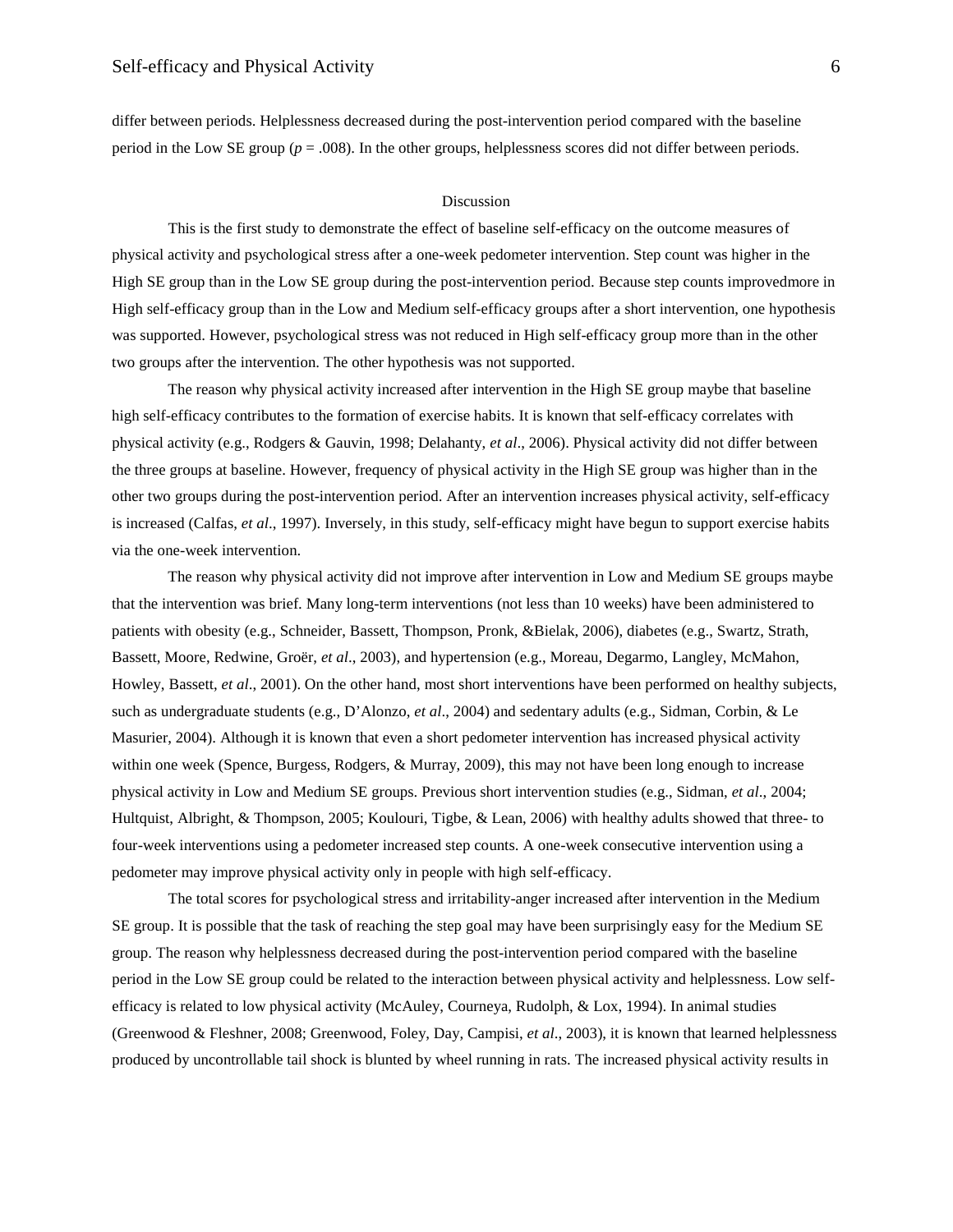reduced helplessness. A person with low self-efficacy might have stronger helplessness responses in intervention tasks, such as increasing physical activity.

This study has several limitations. Participants were all female undergraduate students. Physical activity is higher in male than in female university students (Johnson, Nichols, Sallis, Calfas, *et al*., 1998). Helplessness is higher in adolescent males than females (Shimosaka, 2001). The main components of the intervention included goal setting and self-monitoring. Consequently, it is difficult to establish the independent contribution of either of these components. The sample size in this intervention study was small. Therefore, the analysis had limited statistical power. The scale for self-efficacy used in this study was not specific to physical activity, but general. It is possible that the selection of the scale might affect the results. There is a limitation involving the assessment validity of the SRS-18 as used in the present study. In the assessment of stress response, it might be important to use physiological indicators.

In conclusion, physical activity improved more in a group with high self-efficacy compared to groups with low and medium self-efficacy scores after a one-week intervention.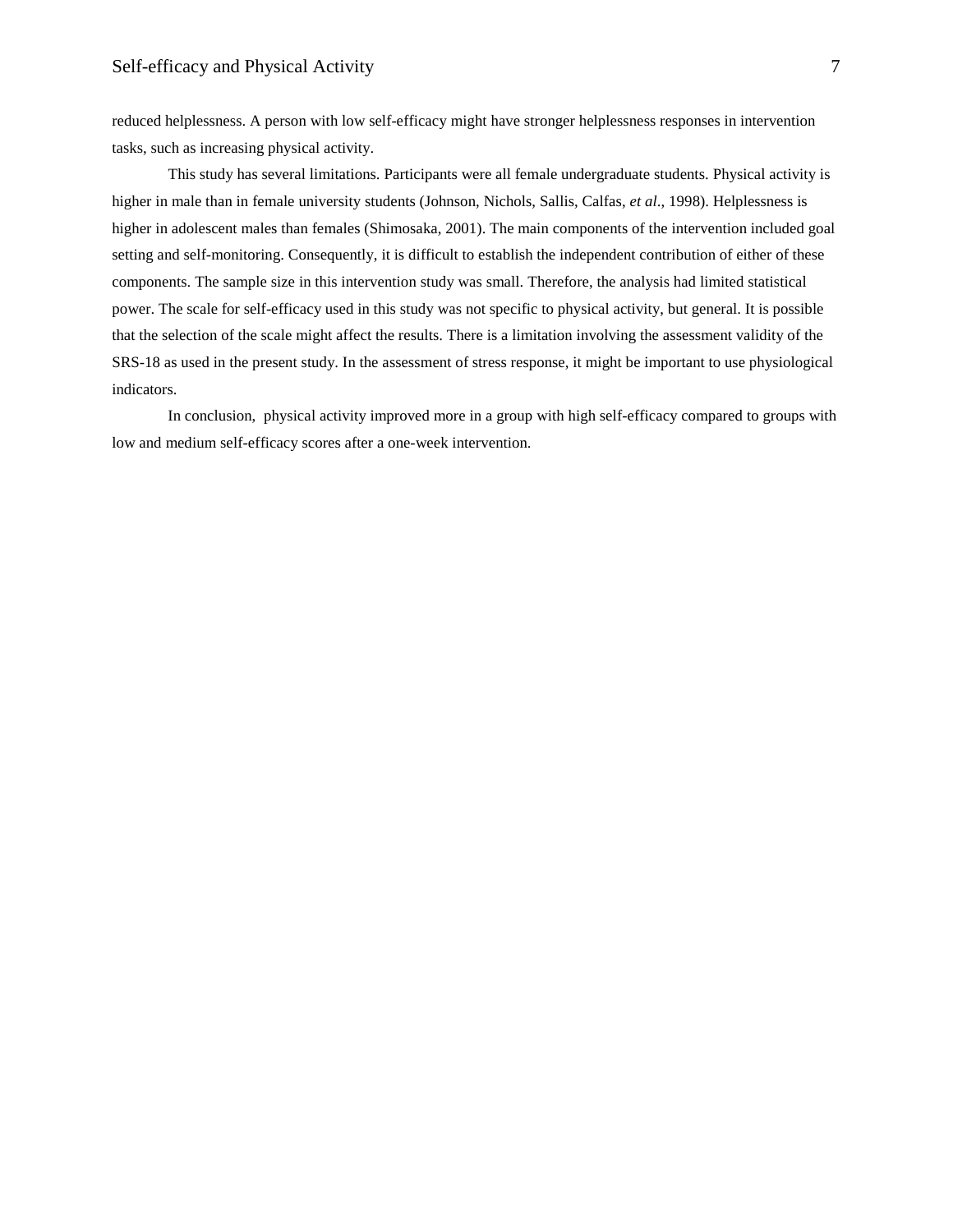# References

Adachi, Y., Sato, C., Yamatsu, K., Ito, S., Adachi, K., &Yamagami, T.(2007) A randomized controlled trial on the long-term effects of a 1-month behavioral weight control program assisted by computer tailored advice. *Behaviour Research and Therapy*, 45, 459-470.

Aittasalo, M., Miilunpalo, S., Kukkonen-Harjula, K., &Pasanen, M.(2006) A randomized intervention of physical activity promotion and patient self-monitoring in primary health care.*Preventive Medicine*, 42, 40-46.

Arai, H., Kiuchi, A., Nakamura, T., &Urai, R.(2005) The effects of physical education class employing behavioral change skills on physical activity volume and self-efficacy for exercise in male university students (abstract). *Research of Physical Education*, 50, 459-466.(abstract)

Baba, R., Koketsu, M., Nagashima, M., &Inasaka, H.(2009) Role of exercise in the prevention of obesity and hemodynamic abnormalities in adolescents.*Pediatrics International*, 51, 359-363.

Baker, G., Gray, S. R., Wright, A., Fitzsimons, C., Nimmo, M., Lowry, R., &Mutrie, N.(2008) The effect of a pedometer-based community walking intervention "Walking for Wellbeing in the West" on physical activity levels and health outcomes: A 12-week randomized controlled trial. *International Journal of Behavioral Nutrition and Physical Activity*, 5, 1-15.

Bravata, D. M., Smith-Spangler, C., Sundaram, V., Gienger, A. L., Lin, N., Lewis, R., Stave, C. D.,Olkin, I., Sirard, J. R. (2007) Using pedometers to increase physical activity and improve health: A systematic review.*The Journal of the American Medical Association*, 298, 2296-2304.

Calfas, K. J., Sallis, J. F., Oldenburg, B., French,M.(1997) Mediators of change in physical activity following an intervention in primary care: PACE. *Preventive Medicine*, 26, 297-304.

Cumming, J., &Hall, C.(2004) The relationship between goal orientation and self-efficacy for exercise.*Journal of Applied Social Psychology*, 34, 747-763.

D'Alonzo, K. T., Stevenson, J. S.,&Davis, S. E.(2004) Outcomes of a program to enhance exercise selfefficacy and improvefitness in Black and Hispanic college-age women.*Research in Nursing & Health*,27, 357-369.

Delahanty, L. M., Conroy, M. B., &Nathan, D. M.(2006) Psychological predictors of physical activity in the diabetes prevention program.*Journal of the American Dietetic Association*, 106, 698-705.

Dunn, A. L., Marcus, B. H., Kampert, J. B., Garcia, M. E., Kohl, H. W. III.,&Blair, S. N.(1997) Reduction in cardiovascular disease risk factors: 6-month results from Project Active. *Preventive Medicine* 1997, 26, 883-892.

Ekkekakis, P., Hall, E. E., VanLanduyt, L. M., Petruzzello, S. J. (2000) Walking in (affective) circles: can short walks enhance affect? *Journal of Behavioral Medicine*, 23, 245-275.

Greenwood, B. N., &Fleshner, M.(2008) Exercise, learned helplessness, and the stress-resistant brain. *Neuromolecular Medicine*, 10, 81-98.

Greenwood, B. N., Foley, T. E., Day, H. E., Campisi, J., Hammack, S. H., Campeau, S., Maier, S. F., & Fleshner, M.(2003) Freewheel running prevents learned helplessness/behavioral depression: Role of dorsal raphe serotonergic neurons. *The Journal of Neuroscience*, 23, 2889-2898.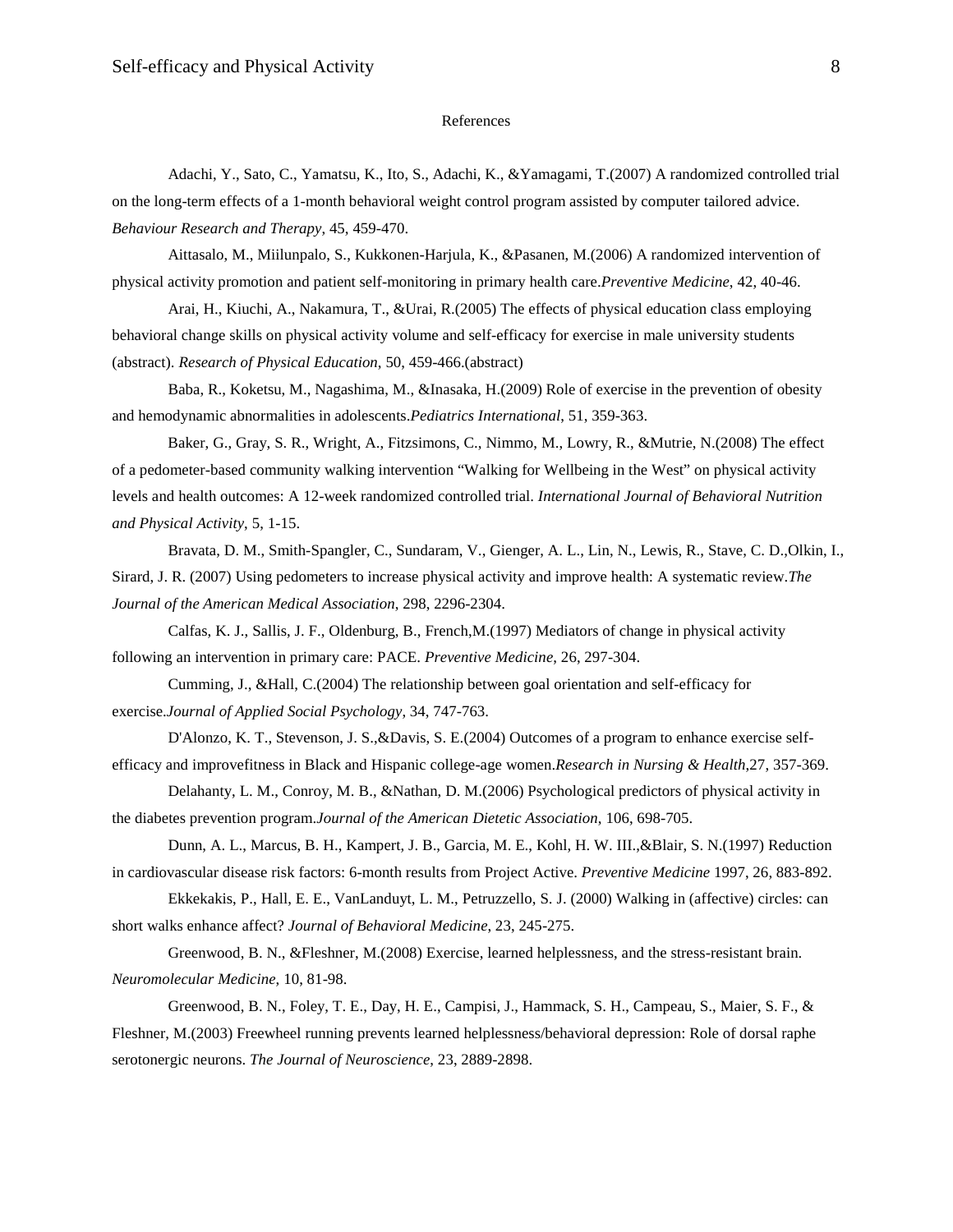Haines, D. J., Davis, L., Rancour, P., Robinson, M., Neel-Wilson, T., & Wagner, S. (2007) A pilot intervention to promote walking and wellness and to improve the health of college faculty and staff. Journal of American College Health, 55, 219-225.

Hultquist, C. N., Albright, C., &Thompson, D. L.(2005) Comparison of walking recommendations in previously inactive women.*Medicine and Science in Sports and Exercise*, 37, 676-683.

Iemitsu, M., Maeda, S., Otsuki, T., Sugawara, J., Tanabe, T., Jesmin, S.,Shinya Kuno, S., Ajisaka, R., Miyauchi, T., & Matsuda, M.(2006) Polymorphism in endothelin-related genes limits exercise-induced decreases in arterial stiffness in older subjects. *Hypertension*, 47, 928-936.

Johnson, M. F., Nichols, J. F., Sallis, J. F., Calfas, K. J., &Hovell, M. F.(1998) Interrelationships between physical activity and other health behaviors among university women and men.*Preventive Medicine*, 27, 536-544.

Kazdin, A. E.(1974) Reactivity self-monitoring: The effects of response desirability, goal setting, and feedback. *Journal of Counseling and Clinical Psychology*, 42, 704-716.

Koulouri, A. A., Tigbe, W. W., &Lean, M. E.(2006) The effect of advice to walk 2000 extra steps daily on food intake. *Journal of Human Nutrition and Dietetics*, 19, 263-266.

Kumahara, H., Schutz, Y., Ayabe, M., Yoshioka, M., Yoshitake, Y., Shindo, M., Ishii, K.,Tanaka, H.(2004) The use of uniaxial accelerometry for the assessment of physical-activity-related energy expenditure: A validation study against whole-body indirect calorimetry. *The British Journal of Nutrition*, 91, 235-243.

Le Masurier, G. C., &Tudor-Locke, C.(2003) Comparison of pedometer and accelerometer accuracy under controlled conditions. *Medicine and Science in Sports and Exercise*, 35, 867-871.

Lewis, C. E., Smith, D. E., Wallace, D. D., Williams, O. D., Bild, D. E., &Jacobs, D. R. Jr.(1997) Sevenyear trends in body weight and associations with lifestyle and behavioral characteristics in black and white young adults: The CARDIA study. *American Journal of Public Health*, 87, 635-642.

Luepker, R.V., Perry, C.L., McKinlay, S.M., Nader, P.R., Parcel, G.S., Stone, E.J., Webber, L.S., Elder, J.P., Feldman, H.A., Johnson, C.C., Kelder, S.H., &Wu, M. (1996) Outcomes of a field trial to improve children's dietary patterns and physical activity. The Child and Adolescent Trial for Cardiovascular Health. CATCH collaborative group. *The Journal of the American Medical Association*, 275, 768-776.

Maag, J. W., Rutherford, R. B., &DiGangi, S. A.(1992) Effects of self-monitoring and contingent reinforcement on on-task behavior and academic productivity of learning-disabled students: A social validation study. *Psychology in the Schools*, 29, 157-172.

Marcus, B. H., Bock, B. C., Pinto, B. M., Forsyth, L. H., Roberts, M. B., &Traficante, R. M.(1998) Efficacy of an individualized, motivationally-tailored physical activity intervention. *Annals of Behavioral Medicine*, 20, 174-180.

McAuley, E., Courneya, K. S., Rudolph, D. L., &Lox, C.L.(1994) Enhancing exercise adherence in middleaged males and females.*Preventive Medicine*, 23, 498-506.

McAuley, E., Mihalko, S.L., & Bane, S.M. (1996) Acute exercise and anxiety reduction: Does the environment matter? *Journal of Sport and Exercise Psychology*, 18, 408-419.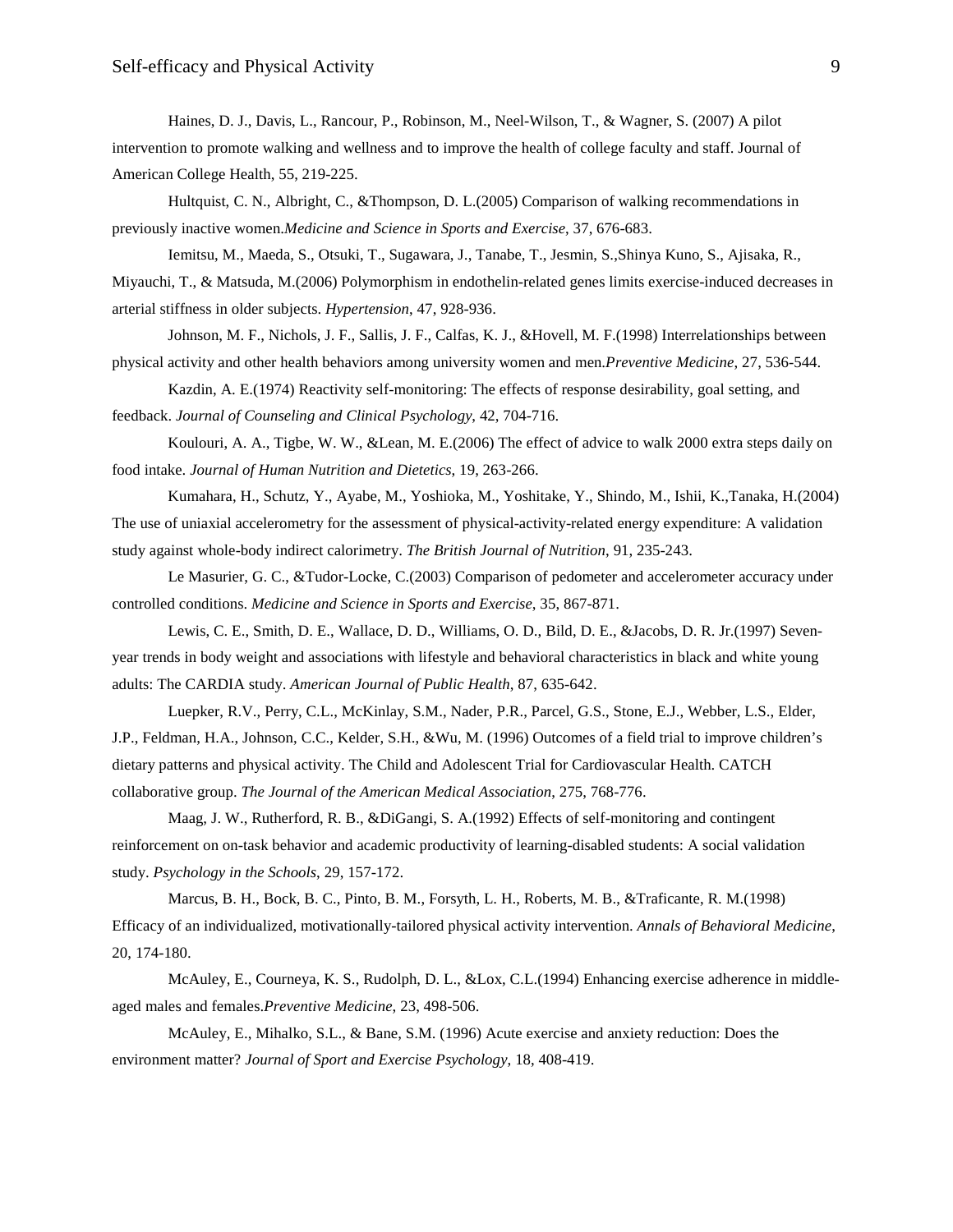Miller, Y. D., Trost, S. G., &Brown, W. J.(2002) Mediators of physical activity behavior change among women with young children. *American Journal of Preventive Medicine*, 23(Suppl2), 98-103.

Moreau, K. L., Degarmo, R., Langley, J., McMahon, C., Howley, E. T., Bassett, D. R. Jr., Thompson, D. L.(2001) Increasing daily walking lowers blood pressure in postmenopausal women. *Medicine and Science in Sports and Exercise*, 33, 1825-1831.

Murphy, M., Nevill, A., Neville, C., Biddle, S., & Hardman, A. (2002) Accumulating brisk walking for fitness, cardiovascular risk, and psychological health.*Medicine & Science in Sports & Exercise*, 2002, 34, 1468- 1474.

Narita, K., Shimonaka, Y., Nakazato, K., Kawaai, C., Sato, S., &Osada, Y.(1995) A Japanese version of the generalized self-efficacy scale: Scale utility from the lifespan perspective (abstract). *The Japanese Journal of Educational Psychology*, 43, 306-314.

Nichols, J. F., Wellman, E., Caparosa, S., Sallis, J. F., Calfas, K. J., &Rowe, R.(2000) Impact of a worksite behavioral skills intervention.*American Journal of Health Promotion*, 14, 218-221.

Orii, Y., Kumano, H., Munakata, M., &Fukudo, S. (2005) Relationships among personality, lifestyle, eating behavior, and biological factors: Analysis using the Japanese brief version of the short interpersonal reactions inventory (abstract). *Japanese Journal of Psychosomatic Medicine*, 45, 849-854.

Ornes, L. L., Ransdell, L. B., Robertson, L., Trunnell, E., & Moyer-Mileur, L. (2005) A 6-month pilot study of effects of a physical activity intervention on life satisfaction with a sample of three generations of women. *Perceptual and Motor Skills*, 100, 579-591.

Parcel, G. S., Simons-Morton, B., O'Hara, N. M., Baranowski, T., &Wilson, B.(1989) School promotion of healthful diet and physical activity: Impact on learning outcomes and self-reported behavior. *Health Education Quarterly*, 16, 181-199.

Pinto, B. M., Lynn, H., Marcus, B. H., DePue, J., &Goldstein, M. G.(2001) Physician-based activity counseling: Intervention effects on mediators of motivational readiness for physical activity. *Annals of Behavioral Medicine*, 23, 2-10.

Raedeke, T. D., Focht, B. C., &King, J. S.(2010) The impact of a student-led pedometer intervention incorporating cognitive behavioral strategies on step count and self-efficacy.*Research Quarterly for Exercise and Sport*, 81, 87-96.

Ransdell, L. B, Robertson, L., Ornes, L., & Moyer-Mileur, L. (2004) Generations exercising together to improve fitness (GET FIT): a pilot study designed to increase physical activity and improve health-related fitness in three generations of women. *Women Health*, 40, 77-94.

Rodgers, W. M., &Gauvin, L.(1998) Heterogeneity of incentives for physical activity and self-efficacy in highly active and moderately active women exercisers.*Journal of Applied Social Psychology*, 28, 1016-1029.

Saito, H., Kimura, Y., Tashima, S., Takao, N., Nakagawa, A., Baba, T., and Sato, S. (2009) Psychological factors that promote behavior modification by obese patients.*BioPsychoSocialMedicine*, 25, 3-9.

Schneider, M, Dunton, G. F., &Coope, D. M. (2008) Physical activity and physical self-concept among sedentaryadolescent females: An intervention study. *Psychology of Sport and Exercise*, 9, 1–14.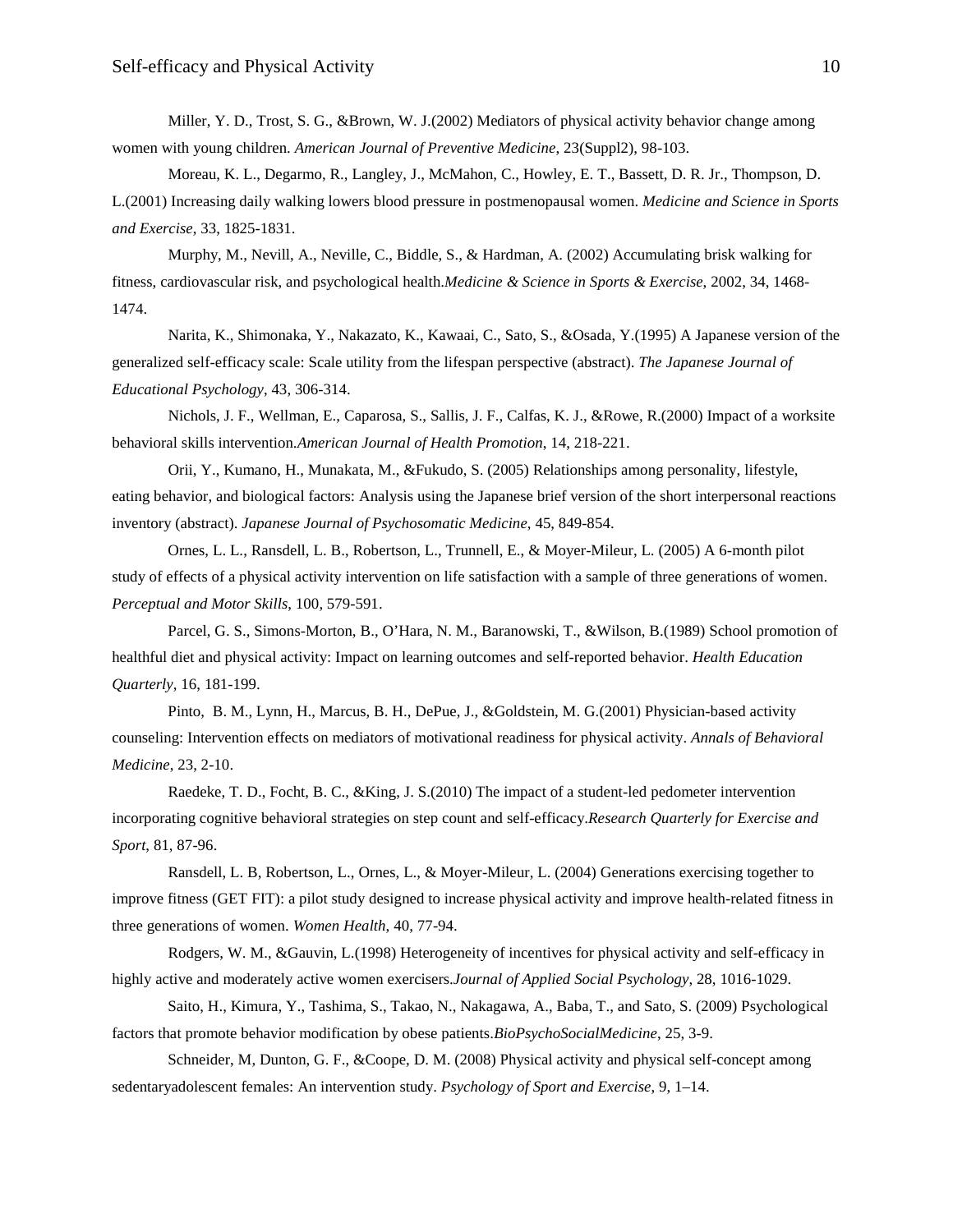Schneider, P. L., Bassett, D. R. Jr., Thompson, D. L., Pronk, N. P., &Bielak, K. M.(2006) Effects of a 10,000 steps per day goal in overweight adults. *Am J Health Promotion*, 21, 85-89.

Scully, D., Kremer, J., Meade, M.M., Graham, R., & Dudgeon, K. (1998) Physical exercise and psychological well being: a critical review. *British journal of sports medicine*, 32,111-120.

Shimosaka, T.(2001) Apathy : Junior high, high school, and college students. *The Japanese Journal of Educational Psychology*, 49, 305-313. (abstract)

Sidman, C. L., Corbin, C. B., &Le Masurier, G.(2004) Promoting physical activity among sedentary women using pedometers. *Research Quarterly for Exercise and Sport*, 75, 122-129.

Spence, J.C., Burgess, J., Rodgers, W., & Murray, T. (2009) Effect of pretesting on intentions and behaviour: a pedometer and walking intervention. *Psychology and Health*, 24, 777-789.

Sun, Y., Sekine, M., &Kagamimori, S. (2009) Lifestyle and overweight among Japanese adolescents: The Toyama birth cohort study. *Journal of Epidemiology*, 19, 303-310.

Suzuki, S., Shimada, H., Miura, M., Katayanagi, K., Umano, R., &Sakano, Y.(1997) Development of a new psychological stress response scale (SRS-18) and investigation of its reliability and validity.*Japanese Journal of Behavioral Medicine*, 4, 22-29. (abstract)

Swartz, A. M., Strath, S. J., Bassett, D. R., Moore, J. B., Redwine, B. A., Groër, M., Thompson, D. L.(2003) Increasing daily walking improves glucose tolerance in overweight women. *Preventive Medicine*, 37, 356- 362.

Tate, A.K., & Petruzzello, S.J. Varying the intensity of acute exercise: implications for changes in affect. (1995) *The Journal of sports medicine and physical fitness*, 35, 1-8.

Tudor-Locke, C., Ainsworth, B. E., Thompson, R. W., &Matthews, C. E.(2002) Comparison of pedometer and accelerometer measures of free-living physical activity. *Medicine and Science in Sports and Exercise*, 34, 2045- 2051.

Warschburger, P., Fromme, C., Petermann, F., Wojtalla, N., &Oepen, J.(2001) Conceptualisation and evaluation of a cognitive-behavioural training programme for children and adolescents with obesity.*Journal of Obesity and Related Metabolic Disorders*, 25(Suppl), S93-S95.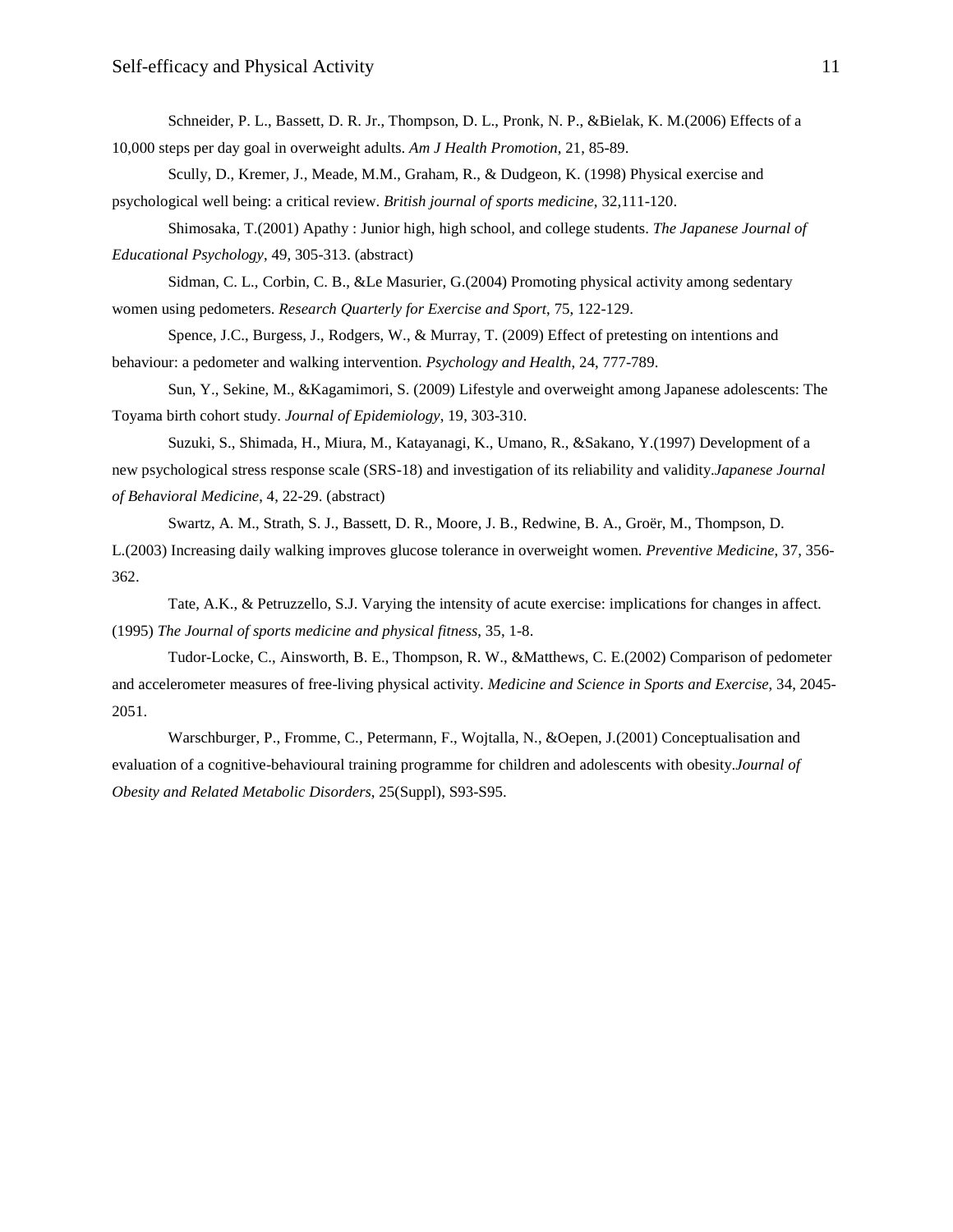| Step                             | Time<br>160 min  | Contents                                                                                                         |  |  |  |
|----------------------------------|------------------|------------------------------------------------------------------------------------------------------------------|--|--|--|
| Step 1: Current history          | $40 \text{ min}$ | <b>·</b> Explanation of physical activity                                                                        |  |  |  |
|                                  |                  | · Information about baseline physical activities (step counts, exercise<br>volume, and total energy expenditure) |  |  |  |
| Step 2: Self-monitoring          | $40 \text{ min}$ | • Explanation of the self-monitoring method                                                                      |  |  |  |
|                                  |                  | • Understanding the effect of self-monitoring using an accelerometer                                             |  |  |  |
| Step 3: Barriers<br>(Group work) | $40 \text{ min}$ | ·Identifying barriers to increasing physical activity                                                            |  |  |  |
|                                  |                  | Group discussion                                                                                                 |  |  |  |
| Step 4: Goal setting             | 40 min           | • Understanding the effects of goal setting                                                                      |  |  |  |
|                                  |                  | ·Identifying situations for increasing physical activity                                                         |  |  |  |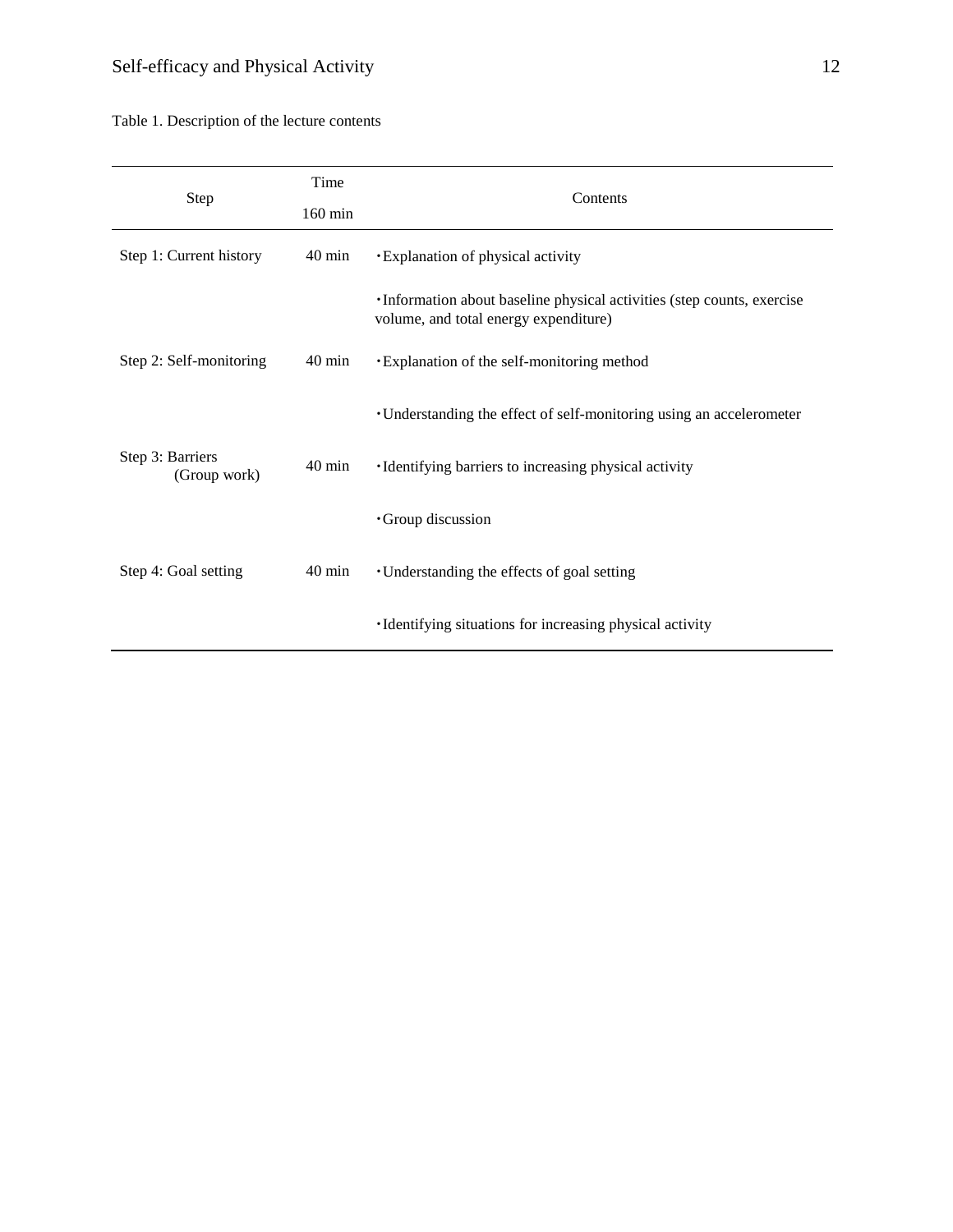| Variables                          | All study subjects<br>$(n = 39)$ | Low<br>self-efficacy<br>$(n = 13)$ | Medium<br>self-efficacy<br>$(n = 13)$ | High<br>self-efficacy<br>$(n = 13)$ |  |
|------------------------------------|----------------------------------|------------------------------------|---------------------------------------|-------------------------------------|--|
| Age                                | $20.3 \pm 0.7$                   | $20.2 \pm 0.6$                     | $20.5 \pm 0.7$                        | $20.4 \pm 0.8$                      |  |
| Height (cm)                        | $159.3 \pm 5.8$                  | $157.8 \pm 6.6$                    | $161.6 \pm 6.8$                       | $158.6 \pm 3.4$                     |  |
| Weight (kg)                        | $53.0 \pm 6.9$                   | $52.2 \pm 5.0$                     | $53.7 \pm 8.7$                        | $53.6 \pm 7.2$                      |  |
| Body mass index $(cm2)$            | $20.9 \pm 2.2$                   | $21.0 \pm 1.9$                     | $20.5 \pm 2.3$                        | $21.3 \pm 2.6$                      |  |
| Waist-hip ratio                    | $0.77 \pm 0.03$                  | $0.77 \pm 0.03$                    | $0.77 \pm 0.04$                       | $0.77 \pm 0.02$                     |  |
| Systolic blood pressure<br>(mmHg)  | $108.2 \pm 11.4$                 | $105.1 \pm 11.5$                   | $108.6 \pm 14.4$                      | $110.8 \pm 8.1$                     |  |
| Diastolic blood pressure<br>(mmHg) | $70.6 \pm 10.9$                  | $68.5 \pm 12.2$                    | $72.3 \pm 12.8$                       | $70.9 \pm 11.5$                     |  |
| Pulse pressure (mmHg)              | $71.4 \pm 11.0$                  | $67.5 \pm 10.3$                    | $71.1 \pm 8.8$                        | $76.4 \pm 13.3$                     |  |

Table 2. Demographic data in the low-, medium-, and high-self-efficacy groups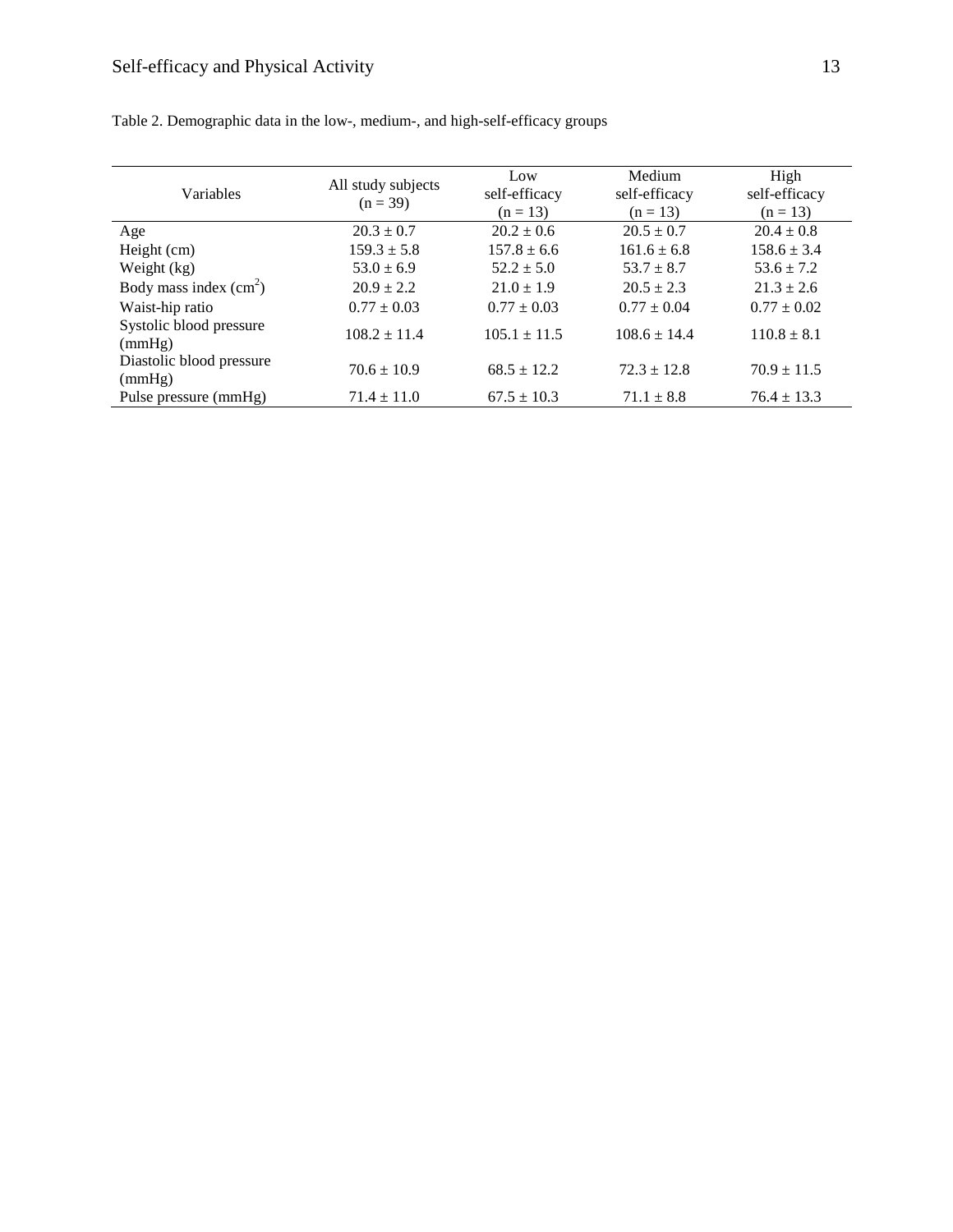| Table 3. Comparisons of means on Step Count, Exercise Volume, and Energy Expenditure at baseline and post- |
|------------------------------------------------------------------------------------------------------------|
| intervention, for low, medium, and high self-esteem groups                                                 |

| Measure                      | Group     | $\boldsymbol{n}$ | Baseline (B)     |           | Post-<br>Intervention (PI) |                 | Comparison<br>Effect Size $(r)^*$ |
|------------------------------|-----------|------------------|------------------|-----------|----------------------------|-----------------|-----------------------------------|
|                              |           |                  | $\boldsymbol{M}$ | <i>SD</i> | $\boldsymbol{M}$           | SD <sub>-</sub> |                                   |
| Step Count, steps/day        | All       | 39               | 7903.2           | 2891.9    | 7429.9                     | 3427.2          | .16                               |
|                              | Low SE    | 13               | 8109.0           | 2636.4    | 6341.8                     | 1782.2          | $.53*$                            |
|                              | Medium SE | 13               | 7810.2           | 2519.0    | 6968.1                     | 2572.5          | .35                               |
|                              | High SE   | 13               | 8180.4           | 3405.8    | 9269.4                     | 4692.4          | .31                               |
| Exercise volume, kcal/day    | All       | 39               | 197.0            | 83.2      | 184.9                      | 86.1            | .15                               |
|                              | Low SE    | 13               | 205.6            | 77.7      | 158.0                      | 42.8            | $.52*$                            |
|                              | Medium SE | 13               | 200.4            | 90.4      | 171.1                      | 64.8            | .42                               |
|                              | High SE   | 13               | 195.4            | 81.6      | 233.7                      | 116.6           | .38                               |
| Energy expenditure, kcal/day | All       | 39               | 1624.4           | 294.1     | 1661                       | 265.1           | .18                               |
|                              | Low SE    | 13               | 1608.9           | 344.1     | 1603.1                     | 237.5           | .04                               |
|                              | Medium SE | 13               | 1680.6           | 214.4     | 1725.8                     | 199.1           | .34                               |
|                              | High SE   | 13               | 1664.9           | 136.3     | 1717.1                     | 254.2           | .25                               |

\*No Baseline vs Post-intervention comparisons were statistically significant at *p*<.05.